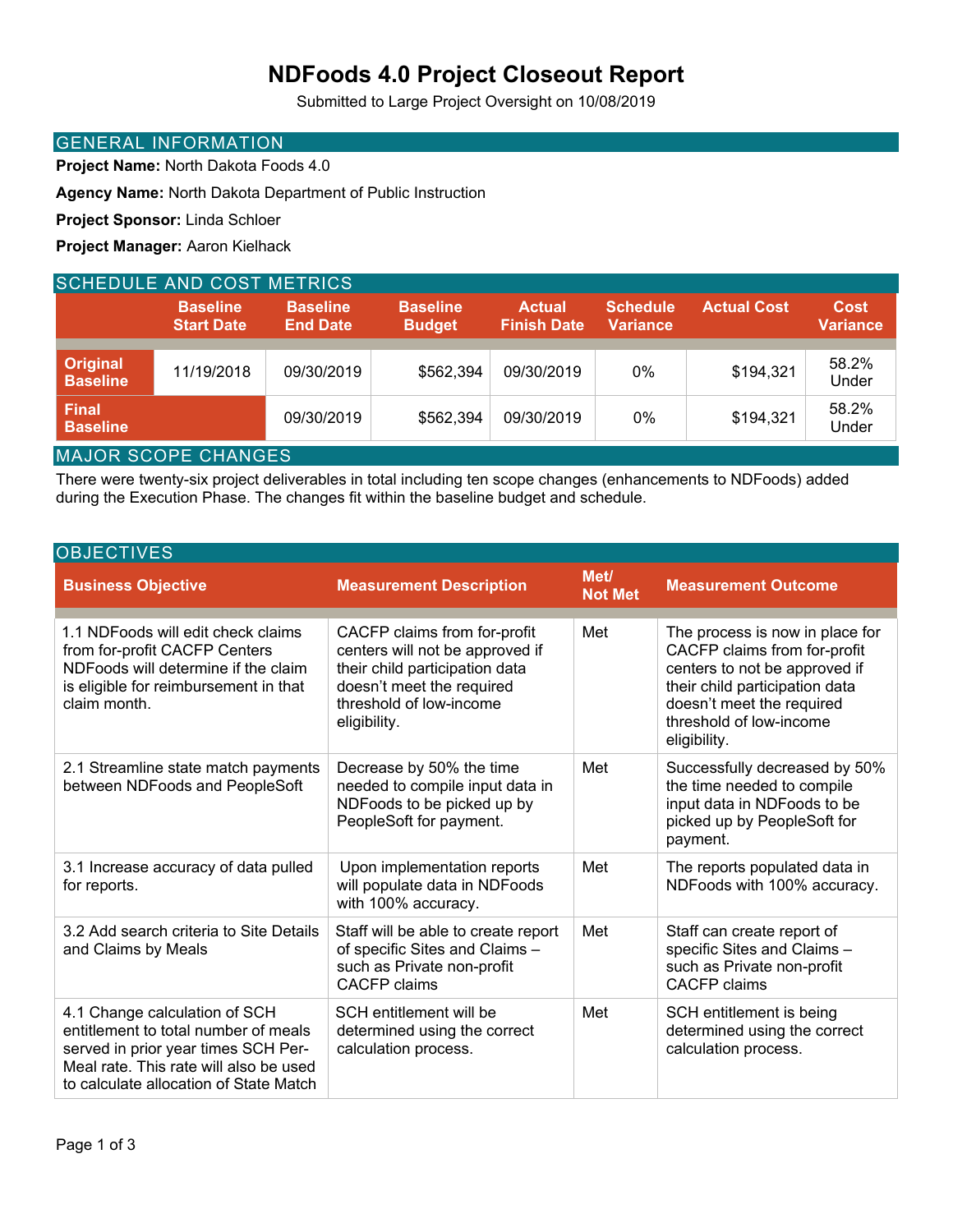## **NDFoods 4.0 Project Closeout Report**

Submitted to Large Project Oversight on 10/08/2019

#### POST-IMPLEMENTATION REPORT

Post-Implementation Reports are to be performed after a project is completed. A "PIR" is a process that utilizes surveys and meetings to determine what happened in the project and identifies actions for improvement going forward. Typical PIR findings include, "What did we do well?" "What did we learn?" "What should we do differently next time?"

| Lesson Learned, Success Story, Idea for Next Time, Etc. |                                                                                                                                                                                                                              |  |  |  |  |
|---------------------------------------------------------|------------------------------------------------------------------------------------------------------------------------------------------------------------------------------------------------------------------------------|--|--|--|--|
| Iterations were long (six weeks)                        | Maybe have shorter iterations for future (will need to test)                                                                                                                                                                 |  |  |  |  |
| Scope                                                   | Completed twice as much than was originally planned for<br>the project                                                                                                                                                       |  |  |  |  |
|                                                         | Flexibility with scope helped too with the project - this<br>helped with the estimations                                                                                                                                     |  |  |  |  |
| Team                                                    | Team has been very helpful - having a set team of<br>developers made a big difference                                                                                                                                        |  |  |  |  |
|                                                         | Good to have a point person/ product owner in the<br>business (Scott) - very knowledgeable and always<br>responded quickly - helps with the communication<br>process/ testing - made it easier for both sides of the<br>team |  |  |  |  |
|                                                         | Giving tasks to people who know those areas of the<br>system helped - knowledge areas                                                                                                                                        |  |  |  |  |
|                                                         | Scott and Jim were able to help the developers with<br>questions regarding the system - kept them moving- no<br>slowdowns                                                                                                    |  |  |  |  |
|                                                         | Business did a much better job in providing details about<br>what was needed                                                                                                                                                 |  |  |  |  |
|                                                         | Testing went well - both Scott and Melissa had it down -<br>the extra testing area was another positive                                                                                                                      |  |  |  |  |
| Project Management/ Management                          | Weekly status meetings kept the communication going for<br>the team – made them working sessions as well not just<br>status                                                                                                  |  |  |  |  |
|                                                         | Functional and Project Management change over went<br>smoothly thanks to the set-up of the project - plus had<br>strong technical lead (Jim)                                                                                 |  |  |  |  |
|                                                         | Iterations kept everyone focused and organized                                                                                                                                                                               |  |  |  |  |
|                                                         | Communication process was greatly improved with 4.0                                                                                                                                                                          |  |  |  |  |
|                                                         | Good to have a point person/ product owner in the<br>business (Scott) - very knowledgeable and always<br>responded quickly - helps with the communication<br>process/ testing – made it easier for both sides of the<br>team |  |  |  |  |